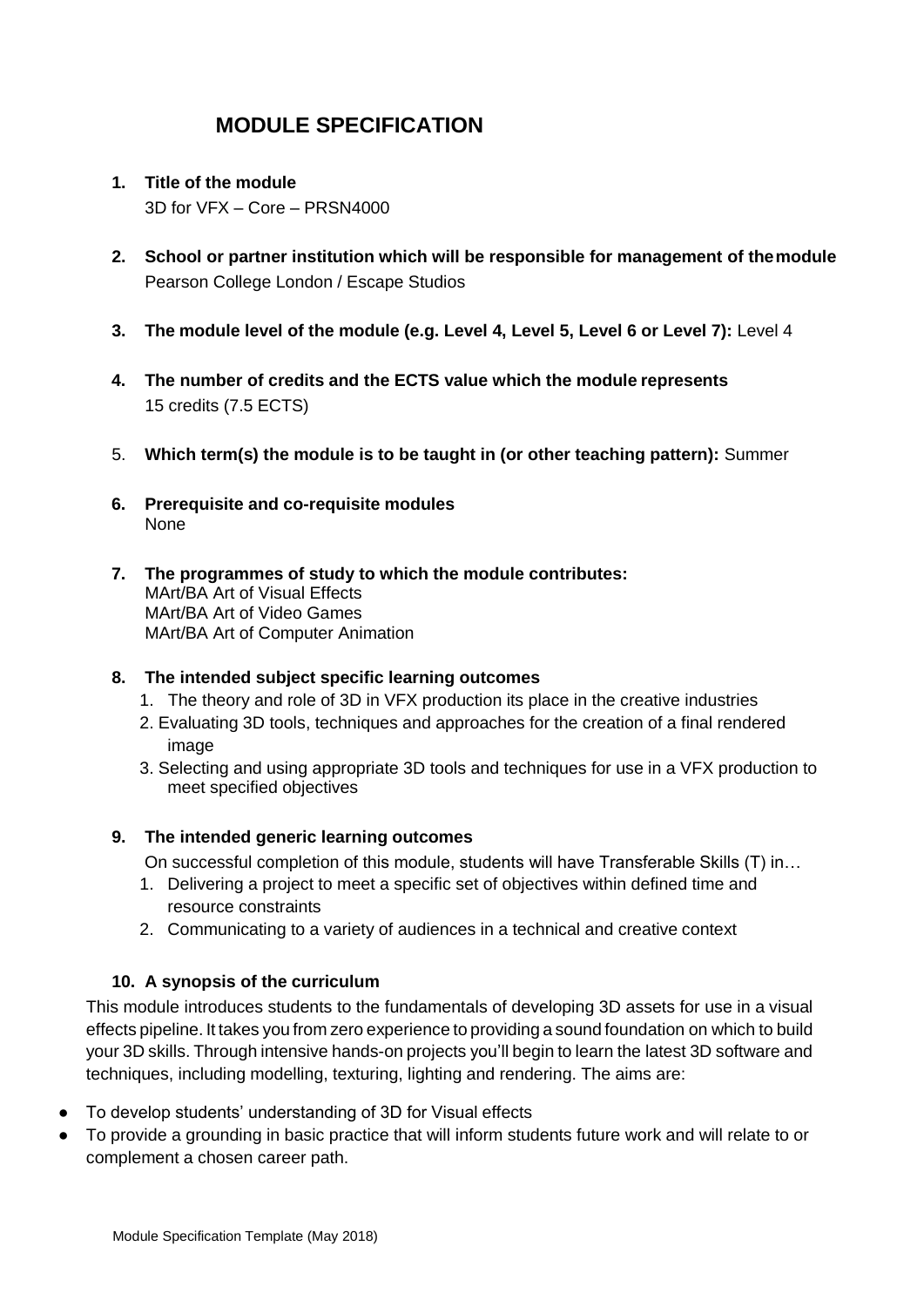Key words: 3D, modelling, VFX, lighting, texturing, rendering

Outline syllabus:

- 3D theory and concepts
- **Modelling for VFX**
- Colour and Surfaces
- Introduction to Texturing
- Shading and Lighting
- Rendering

### **11. Indicative Reading List**

#### *Recommended*

- *Maya Visual Effects the Innovator's Guide*, Eric Keller, Autodesk Official Press (2013)
- *Digital Modeling*, William Vaughan, New Riders (2011)
- *Inside VFX: An Insider's View Into The Visual Effects And Film Business*, Scott Ross, CreateSpace Independent Publishing Platform (2014) *Electronic*
- http://www.creativeblog.com/3d-world-magazine
- <http://motionographer.com/>
- Escape Studios digital resources

### **12. Learning and Teaching Methods**

Learning and teaching takes place through four key modes of delivery. These provide a blend of technical skills training, exploration of theory and praxis, application in the studio, and self- directed study and development time. The balance differs depending on the type of module. As this is a Craft module, the balance is skewed in favor of Skills Sessions.

| Total                  | 150 hours   |
|------------------------|-------------|
| Self-Directed          | c. 25 hrs   |
| <b>Studio Time</b>     | c. 45 hrs   |
| Tutorials              | $c. 20$ hrs |
| <b>Skills Sessions</b> | $c.60$ hrs  |

### **13. Assessment methods**

### **13.2 Main Assessment methods**

Formative assessment will be provided throughout the module, both in terms of feedback on work in progress during Skills Sessions and Tutorials.

Summative assessment will be based on a Portfolio and Retrospective, and assessed using one or more of the Assessment Types (see Programme Specification).

#### **3D Exercise (Formative 0%)**

A basic animation exercise, including simple modelling, texturing and lighting. Show that you understand the basic animation pipeline through to final render and export as a movie file. Present for formative feedback at a Studio Crit.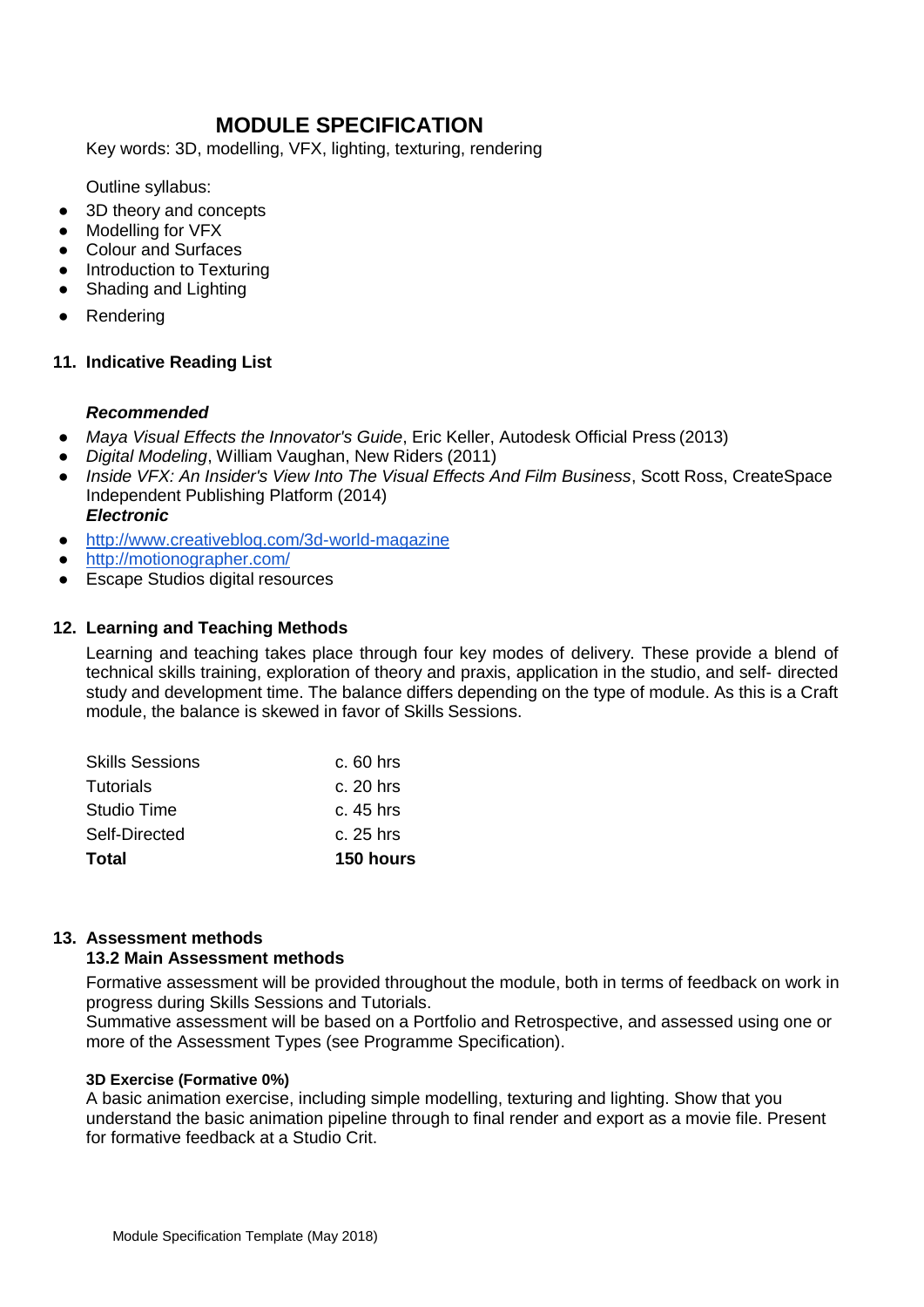#### **Assignment 1: Product (75%)**

The assessment will test Learning Outcomes: I1, S1, T1

Create a final rendered image of a 3D object that you have created from supplied materials, to satisfy a brief with strict guidelines and limitations. Present for a Panel Crit and demonstrate how you have met the Learning Outcomes in your work.

The scope and size of this piece of work will be defined by the brief and the learning outcomes, and will take into account the length of time and skill level of the students.

#### **Assignment 3: Retrospective (25%)**

The assessment will test Learning Outcomes: K1, T2

Use the learning outcomes as starting points for an enquiry into your work over the course of the module. How does your work relate to established theory and practice? How well did you do? What might you do differently next time? Write your analysis, give yourself a grade based on the grading criteria, and present this for moderation and assessment.

- 13.2 Reassessment methods
- **14. Map of Module Learning Outcomes (sections 8 & 9) to Learning and Teaching Methods (section12) and methods of Assessment (section 13).**

| <b>Module learning</b><br>outcome   | 8.1 | 8.2          | 8.3          | 9.1 | 9.2 |
|-------------------------------------|-----|--------------|--------------|-----|-----|
| <b>Learning/ teaching</b><br>method |     |              |              |     |     |
| <b>Skills Sessions</b>              | X   | X            | X            | X   | X   |
| <b>Tutorials</b>                    | X   | $\mathsf{x}$ | $\times$     | X   | X   |
| <b>Studio Time</b>                  | X   | X            | $\mathsf{x}$ | X   | X   |
| Self-Directed                       | X   | X            | X            | X   | X   |
| <b>Assessment method</b>            |     |              |              |     |     |
| Product                             | X   | X            | X            |     |     |
| Retrospective                       |     |              |              | X   | x   |